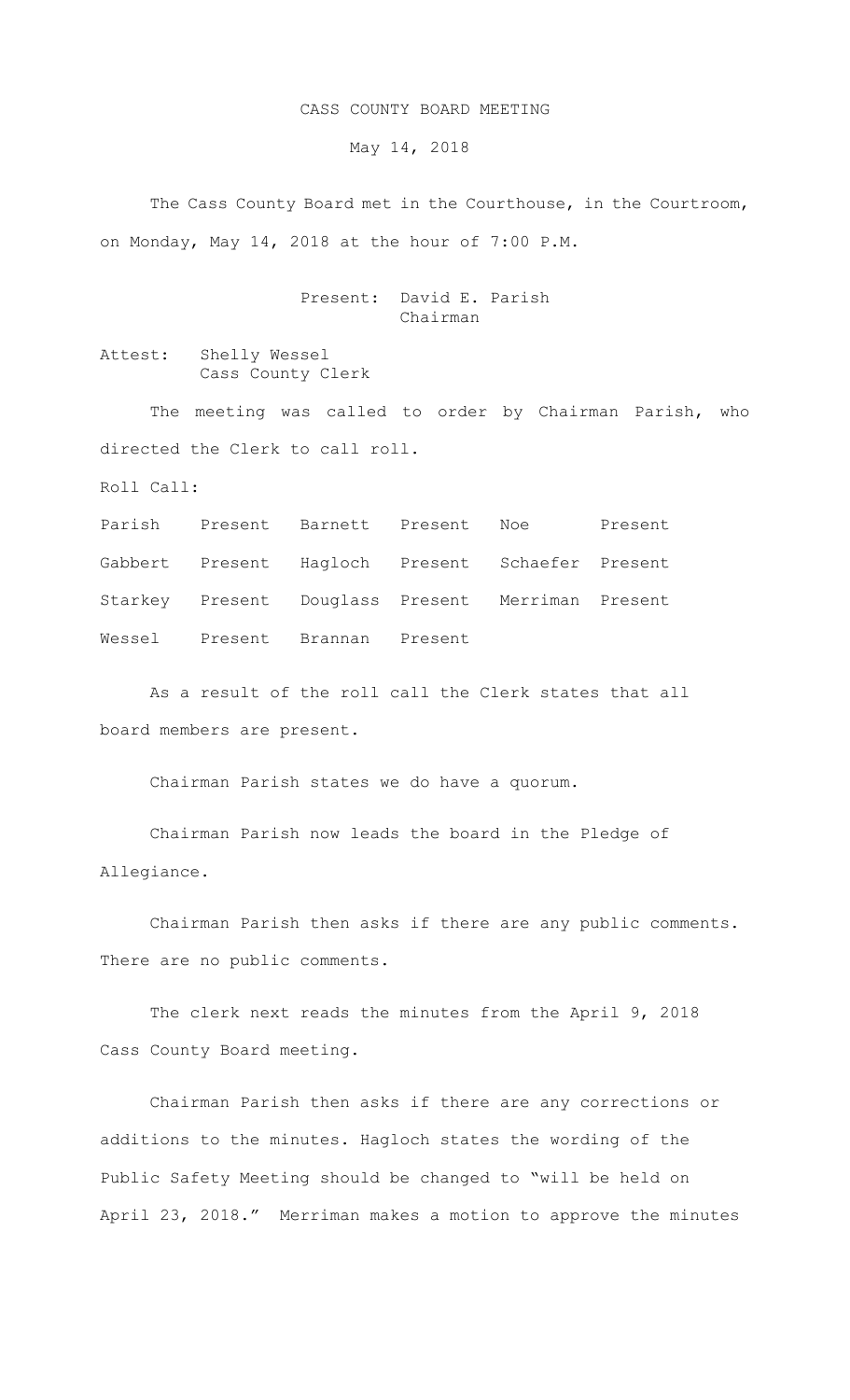"as amended." Brannan seconds the motion. The vote is by acclamation and declared carried.

The Chairman directs the clerk to read the correspondence.

The Clerk states she would like to thank Tim Icenogle as GIS Coordinator for producing shape files of the Cass County precinct boundaries and of our parcels for election data series in preparation of the 2020 census.

The Clerk also states she has been working with Tim Icenogle, Terri Cooper, and Travis Cox on coding and preparing for the tax extension process. She states the final multiplier was received on Friday, May 11, 2018 and the file shift was completed today. She anticipates cutting rates by the end of the week.

Chairman Parish next calls for reports from the standing committees:

Travis Cox reports on behalf of the Eastern Cass County Ambulance. He states three employees have been hired. Cox states it is difficult to estimate what the annual profit will be with only 2 months, but using the numbers available he is optimistically estimating an annual profit of \$80,000.

Cox states he may not have a report by the date of each Board meeting. There has been positive feedback from both citizens and the Ambulance employees.

Douglass makes a motion to receive the report and Starkey seconds the motion. The vote is by acclamation and declared carried.

Barnett, reporting for the Courthouse and Jail Committee, states the committee met on May 10, 2018 and approved all bills as presented.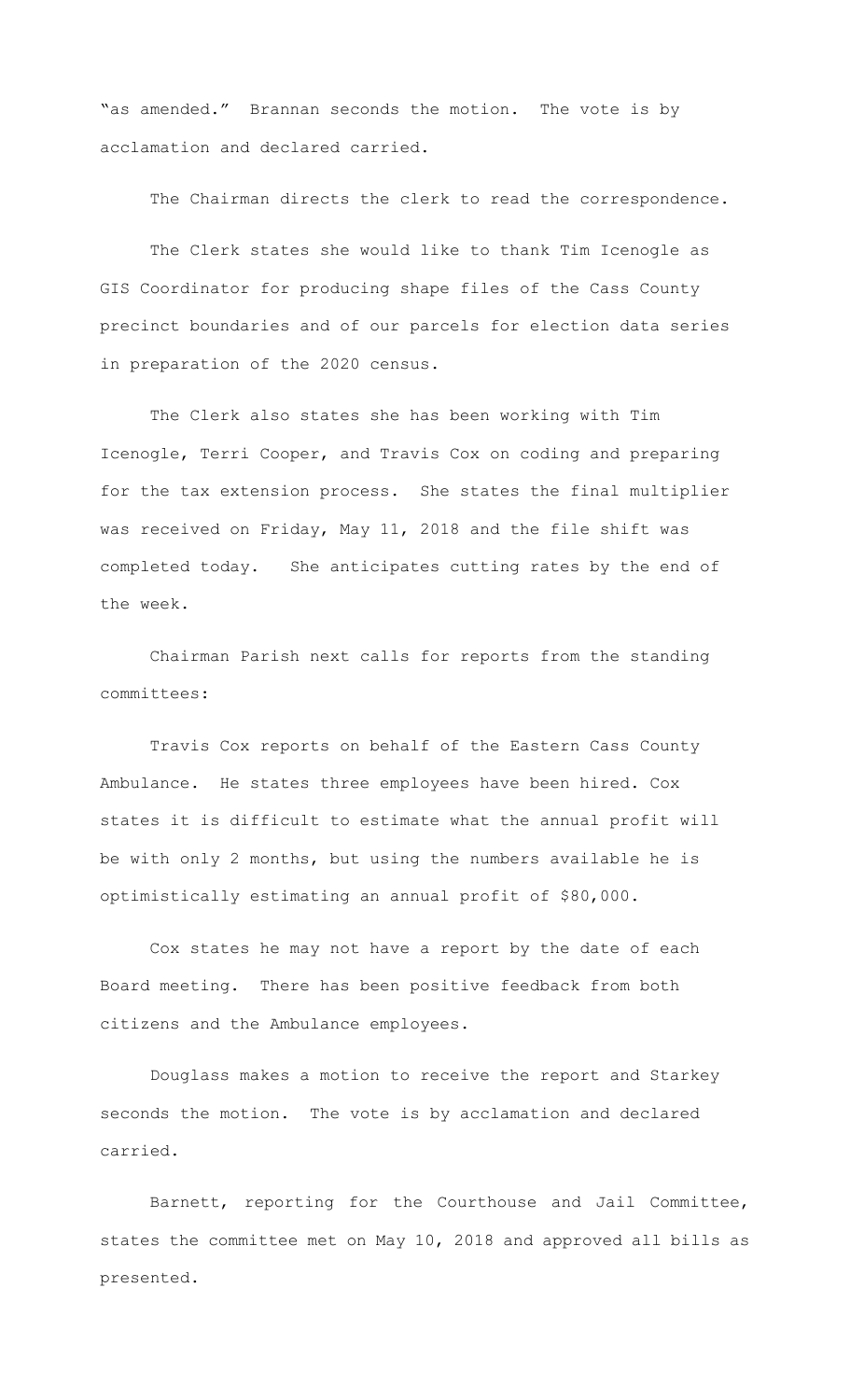Hagloch, chairman of the Road and Bridge committee reports the committee met on May 7th and approved all bills.

Merriman, Chairman of Public Safety, Environment and Housing Committee reports they met on April 23, 2018.

 Animal Control met on April 26th. Six dogs were picked up. Three were returned to the owners, one was adopted, and two were euthanized.

 The Cass Rural Water Committee met on April 17 and will meet again on May 15 at 6 p.m.

Brannon reports that the Health Board met on April 25<sup>th</sup>. The health department has hired a receptionist and a medical assistant. The Hospice dinner went very well.

Barnett, liaison of the Finance and Judiciary committee states budget meetings have been scheduled for the satellites on June 29th at 8:30 a.m. in the jury room. The budget meetings for the officers are scheduled for July  $27<sup>th</sup>$  at  $8:30$  a.m. in the jury room.

Merriman, Chairman of the Supervisor of Assessments Committee reports that the committee met on April 16, 2018. Merriman states the Board of Review went well.

Merriman states that an ad was ran in the newspaper for two weeks for the opening in the assessor's office and hopes there will be some good candidates to interview.

The next Supervisor of Assessments meeting will be held May 21 at 6 p.m.

Schaefer, Chairman of the Policies and Procedures Committee states an issue with the Employee Policy Manual was brought to his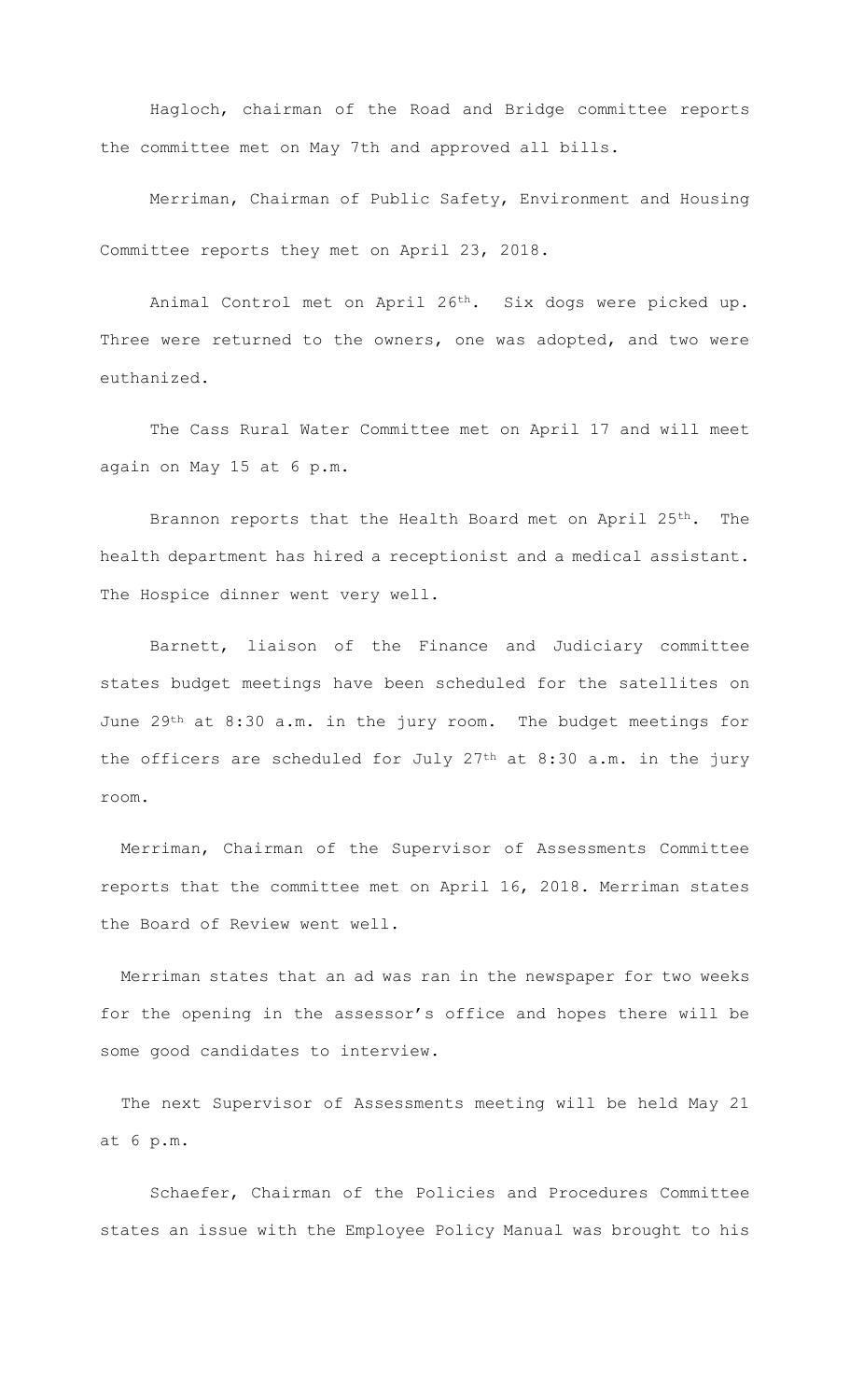attention. After discussion the Board decides to keep the policy in place as it is written.

Hagloch of E-911 reports they met on April 23rd and approved all bills.

Schaefer, Liaison or Arenzville Rural Water reports meeting on April 17th. Twenty-two more people have signed up in a ten mile area.

Noe, Liaison of OEDC, reports a meeting was held on April 26<sup>th</sup>. Kelly Cagle, guest speaker, spoke about the effects of Asian Carp on the environment. It is estimated that there are 4000 Asian Carp for every mile of river.

Noe states Missy Espinoza reported they will be tearing down part of the boardwalk.

Hollie Reid reported Chandlerville is having some levy issues.

Chad Winters reported the road work for Virginia Affordable Housing should begin this month. Winters also reported a Mexican restaurant may be opening in Virginia.

Schaefer, Liaison of Mental Health, reports the board met April 18<sup>th</sup>. The SASS program has been renamed New Hope. It is a program for younger kids. A five mile walk was held May 12, 2018 to help raise awareness of the Mental Health Association.

Starkey reports Beardstown TIF met on April 17th. Colwell's Memorial Home, Main Street Tap, Kleinschmidt Insurance Agency, and the VFW applied for TIF funds. The funds were approved for Main Street, Kleinschmidt's, and the VFW. Colwell's was put on hold due to the location.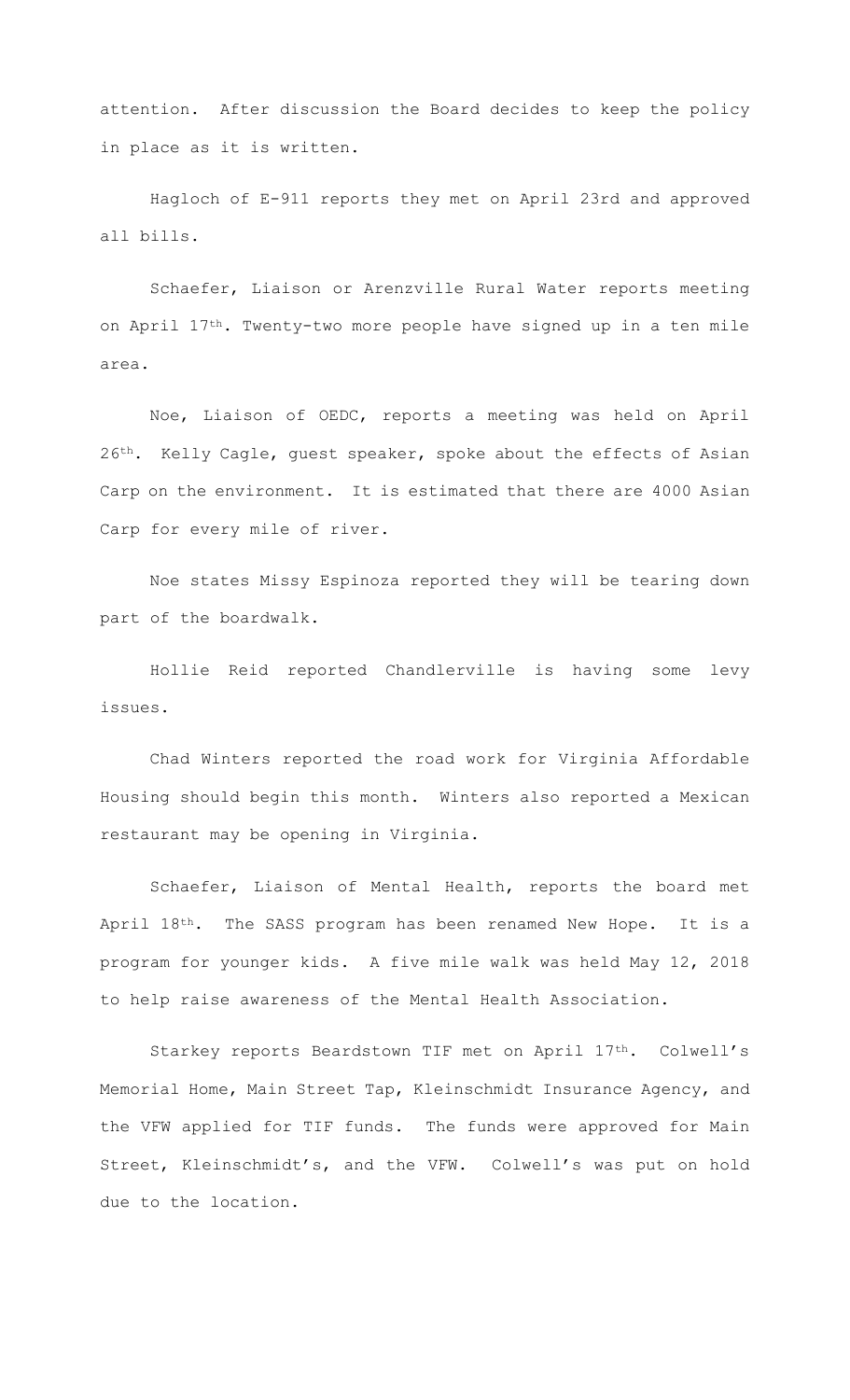There are no reports from the following committees: Legislative Insurance and Bonds Liquor control Economic Development MCS Cooperative Extension Resource Conservation OEDC Tourism The board now moves on to new business.

Tim Icenogle presents the Quality Based Selection Process for approval. The process is required to utilize federal funds for engineering. Wessel makes a motion to adopt the Quality Based Selection Process and Barnett seconds the motion. The vote is by acclamation and declared carried.

Icenogle next states he is sending a letter of support for the US Army Corps of Engineer Study. The letter states the Highway Department will gladly provide "in kind" services, however financial support cannot be provided.

 Icenogle next presents an Engineering Service Agreement with Hutchison Engineering for a bridge replacement on Garner Road. Merriman makes a motion to approve the agreement and Schaefer seconds the motion. The vote is by acclamation and declared carried.

 Chairman Parish next presents a Resolution to increase Minimum Bid for Cass County Trustee Sealed Bid Auction. Douglass makes a motion to approve the Resolution and Wessel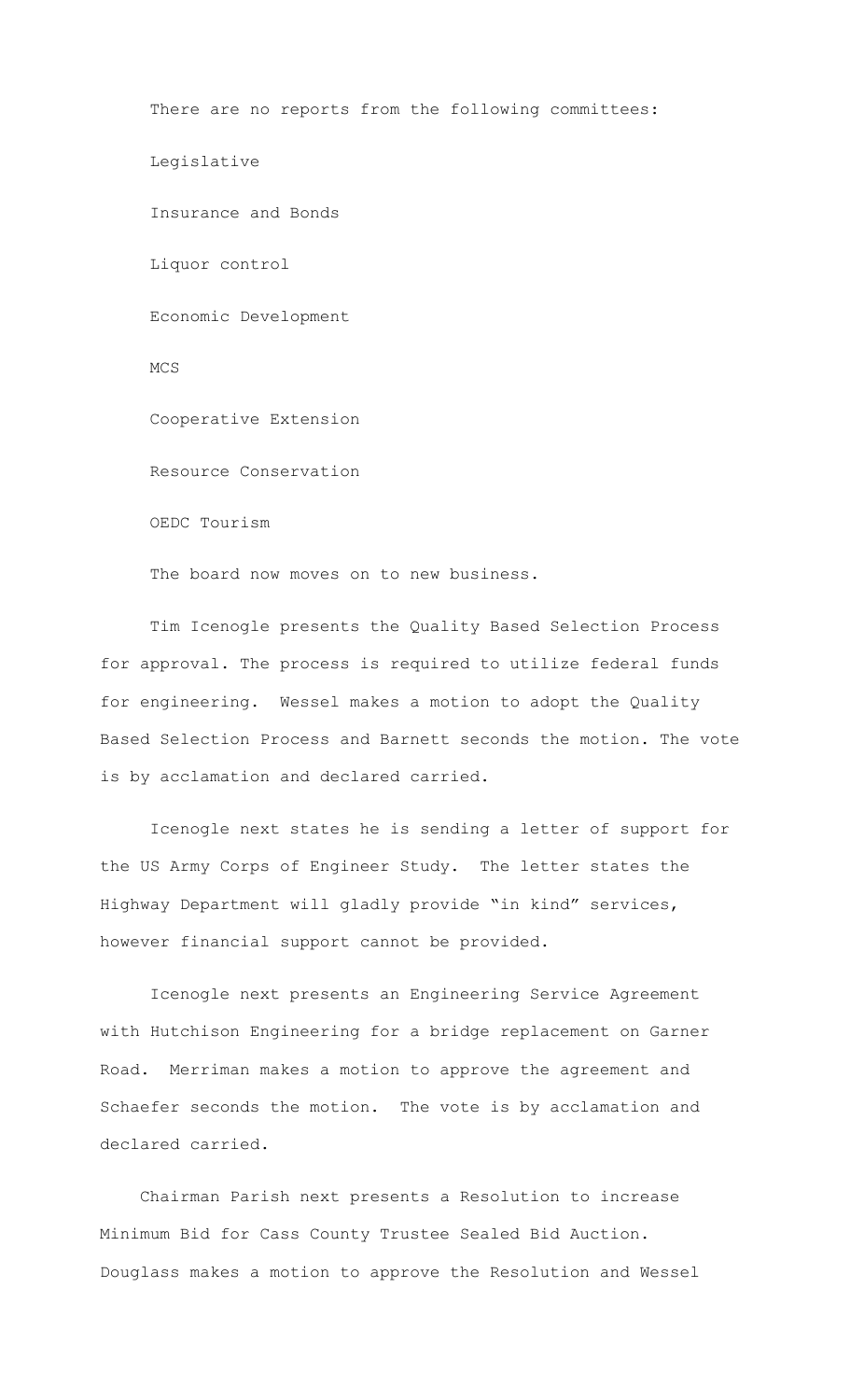seconds the motion. The vote is by acclamation and declared carried.

 Icenogle states all E-9-1-1 equipment has been received. He also states the new GIS photos are done and Terri Cooper has access to them.

Chairman next presents Resolutions Establishing Compensation and Disbursement Practices for Elected Officials and County Board Members. Starkey makes a motion to approve the resolution and Hagloch seconds the motion. The vote is by acclamation and declared carried.

The Chairman presents an Amendment to the Employee Policy Manual to include the Officers in the sick day accumulation for IMRF purposes only. Barnett makes a motion to approve the amendment and Merriman seconds the motion. The vote is by acclamation and declared carried.

 Chairman Parish next presents a Resolution calling for the General Assembly to oppose increasing the age of "delinquent minors". Douglass makes a motion to approve the Resolution and Brannan seconds the motion. The vote is by acclamation and declared carried.

 Chairman Parish next presents a Cass County Trustee Resolution. A motion is made by Schaefer to approve the Resolution and Noe Seconds the motion. The vote is by acclamation and declared carried.

 Board Member Wessel submits a letter of resignation. Wessel states due to a new job he is not able to regularly attend meetings. Merriman makes a motion to accept the resignation "with regret" and Schaeffer seconds the motion. The vote is by acclamation and declared carried.